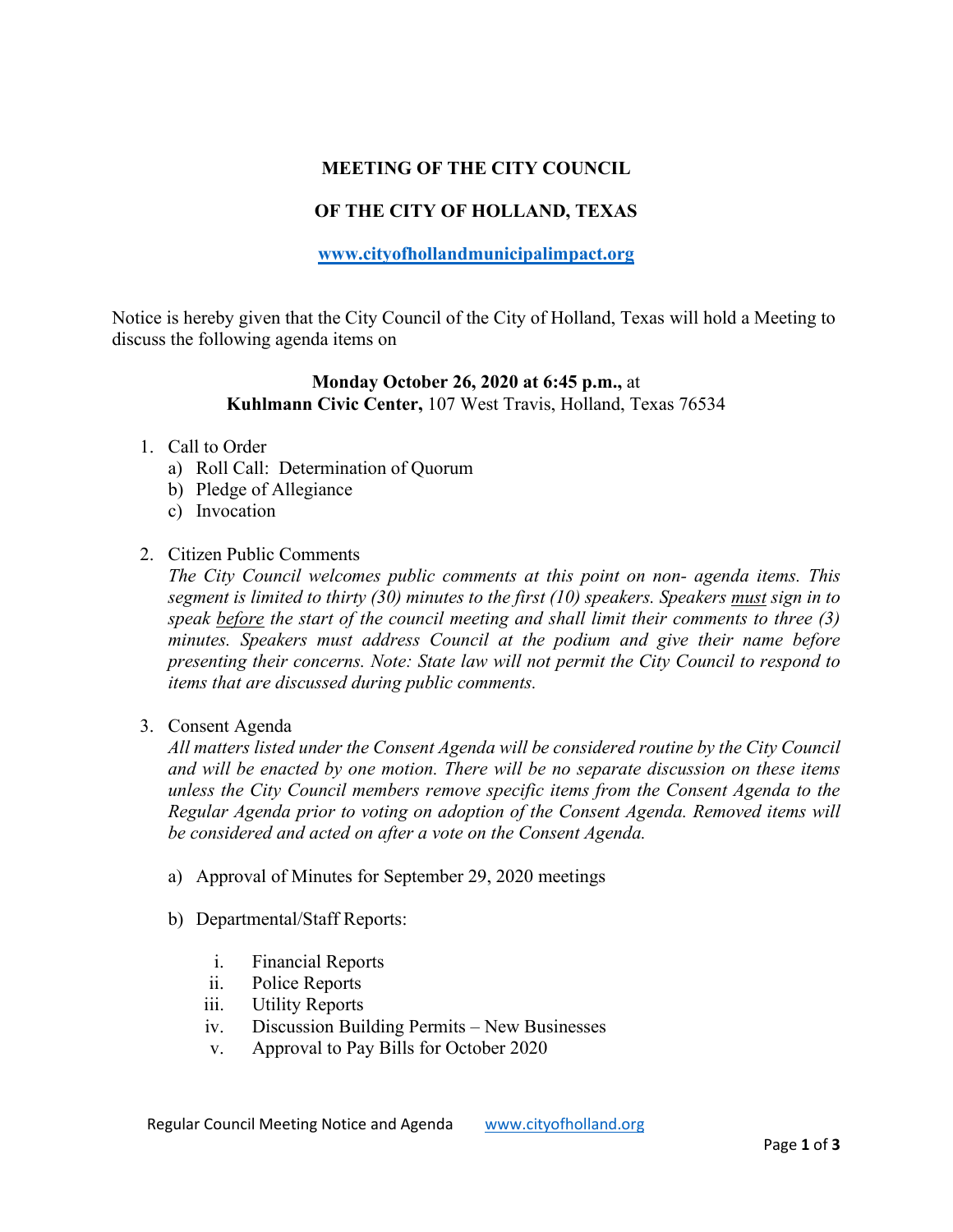### **REGULAR AGENDA: REVIEW/DISCUSS AND CONSIDER ACTION**

- 4. Discussion/Possible Action Items
	- a) Discussion and possible action New Court System Net Data Casey Osborn
	- b) Discussion placement of manufactured homes
	- c) Discussion and possible action Exemption for septic system at 824 N Lexington Joyce De La Cruz
	- d) Discussion and possible action Renewal of Holland Baseball Association Use Permit Agreement for the 2020 – 2021 year
	- e) Discussion and possible action Renewal of Holland Football Association Use Permit Agreement for 2020 – 2021 year
	- f) Discussion and possible action Issuing a proclamation making January  $24<sup>th</sup> 30<sup>th</sup>$ , 2021 as School Choice Week in Holland
	- g) Discussion and possible action **AN ORDINANCE OF THE CITY COUNCIL OF THE CITY OF HOLLAND AMENDING THE FISCAL YEAR 2019-20 OFFICIAL BUDGET, ADOPTED BY ORDINANCE NO. 10\*26\*20, PROVIDING A CUMULATIVE CLAUSE; PROVIDING A SEVERABILITY CLAUSE; AND PROVIDING AN EFFECTIVE DATE.**
- 5. Executive Session

The City Council will convene into Executive Session in Accordance with Texas Government Code Section 551.074 Personnel Matters

- a) Discussion and possible action appointment, employment, and duties for City secretary
- b) Discussion and possible action appointment, employment, and duties for City maintenance director
- c) Discussion and possible action appointment, employment, and duties for City police officer
- 6. Reconvene in Open Session Discuss/Possible Action Regarding Items Discussed in Executive Session